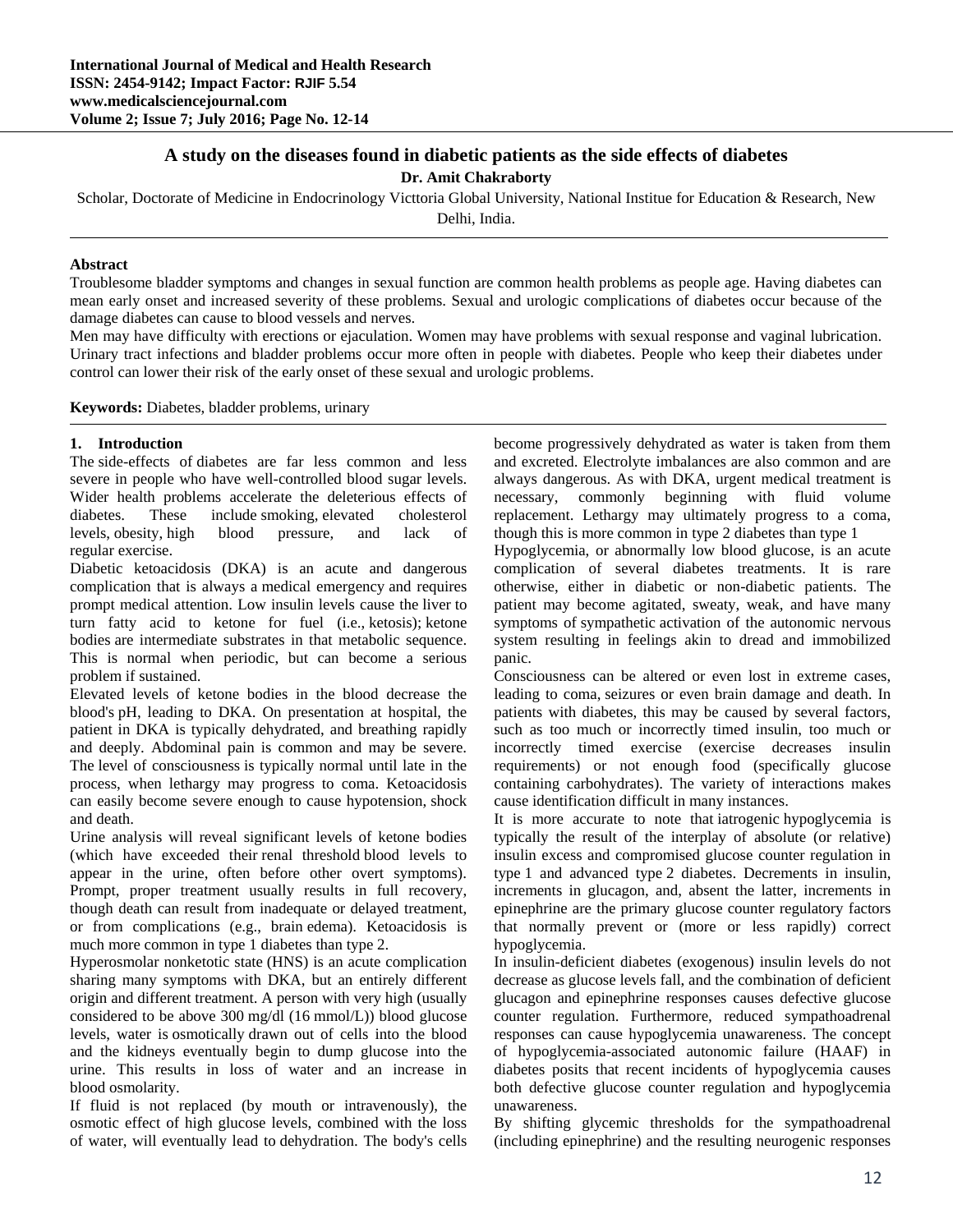to lower plasma glucose concentrations, antecedent hypoglycemia leads to a vicious cycle of recurrent hypoglycemia and further impairment of glucose counter regulation.

In many cases (but not all), short-term avoidance of hypoglycemia reverses hypoglycemia unawareness in affected patients, although this is easier in theory than in clinical experience.

In most cases, hypoglycemia is treated with sugary drinks or food. In severe cases, an injection of glucagon (a hormone with effects largely opposite to those of insulin) or an intravenous infusion of dextrose is used for treatment, but usually only if the person is unconscious. In any given incident, glucagon will only work once as it uses stored liver glycogen as a glucose source; in the absence of such stores, glucagon is largely ineffective. In hospitals, intravenous dextrose is often used.

Diabetic coma is a medical emergency in which a person with diabetes mellitus is comatose (unconscious) because of one of the acute complications of diabetes:

- 1. Severe diabetic hypoglycemia
- 2. Diabetic ketoacidosis advanced enough to result in unconsciousness from a combination of severe hyperglycemia, dehydration and shock, and exhaustion
- 3. Hyperosmolar nonketotic coma in which extreme hyperglycemia and dehydration alone are sufficient to cause unconsciousness.

In most medical contexts, the term diabetic coma refers to the diagnostical dilemma posed when a physician is confronted with an unconscious patient about whom nothing is known except that he has diabetes. An example might be a physician working in an emergency department who receives an unconscious patient wearing a medical identification tag saying Diabetic.

Paramedics may be called to rescue an unconscious person by friends who identify him as diabetic. Brief descriptions of the three major conditions are followed by a discussion of the diagnostic process used to distinguish among them, as well as a few other conditions which must be considered.

An estimated 2 to 15 percent of diabetics will suffer from at least one episode of diabetic coma in their lifetimes as a result of severe hypoglycemia. The immune response is impaired in individuals with diabetes mellitus.

## **2. Research study**

Cellular studies have shown that hyperglycemia both reduces the function of immune cells and increases inflammation. The vascular effects of diabetes also tend to alter lung function, all of which leads to an increase in susceptibility to respiratory infections such as pneumonia and influenza among individuals with diabetes. Several studies also show diabetes associated with a worse disease course and slower recovery from respiratory infections.

Diabetes is associated with periodontal disease (gum disease) and may make diabetes more difficult to treat. Gum disease is frequently related to bacterial infection by organisms such as *Porphyromonas gingivalis* and *Actinobacillus actinomycetemcomitans*. A number of trials have found improved blood sugar levels in type 2 diabetics who have undergone peridontal treatment.

Chronic elevation of blood glucose level leads to damage of blood vessels (angiopathy). The endothelial cells lining the blood vessels take in more glucose than normal, since they do not depend on insulin. They then form more surface glycoproteins than normal, and cause the basement membrane to grow thicker and weaker.

In diabetes, the resulting problems are grouped under "microvascular disease" (due to damage to small blood vessels) and "macrovascular disease" (due to damage to the arteries).

However, some research challenges the theory of hyperglycemia as the cause of diabetic complications. The fact that 40% of diabetics who carefully control their blood sugar nevertheless develop neuropathy, requires explanation. It has been discovered that the serum of diabetics with neuropathy is toxic to nerves even if its blood sugar content is normal.

Recent research suggests that in type 1 diabetics, the continuing autoimmune disease which initially destroyed the beta cells of the pancreas may also cause retinopathy, neuropathy and nephropathy. One researcher has even suggested that retinopathy may be better treated by drugs to suppress the abnormal immune system of diabetics than by blood sugar control.

The familial clustering of the degree and type of diabetic complications indicates that genetics may also play a role in causing complications such as diabetic retinopathy and nephropathy. Non-diabetic offspring of type 2 diabetics have been found to have increased arterial stiffness and neuropathy despite normal blood glucose levels and elevated enzyme levels associated with diabetic renal disease have been found in non-diabetic first-degree relatives of diabetics.

However, one study continued for 41 months found that the initial worsening of complications from improved glucose control was not followed by the expected improvement in the complications. In a systematic review with meta-analysis including 6 randomized controlled trials involving 27,654 patients, tight blood glucose control reduces the risk for some macrovascular and microvascular events, without effect on allcause mortality and cardiovascular mortality.

In terms of patho physiology, studies show that the two main types of DM (DM1 and DM2) cause a change in balancing of metabolites such as carbohydrates, lipids and blood coagulation factors and subsequently bring about complications like microvascular and cardiovascular complications.

Both men and women with diabetes can develop sexual problems because of damage to nerves and small blood vessels. When a person wants to lift an arm or take a step, the brain sends nerve signals to the appropriate muscles. Nerve signals also control internal organs like the heart and bladder, but people do not have the same kind of conscious control over them as they do over their arms and legs.

The nerves that control internal organs are called autonomic nerves, which signal the body to digest food and circulate blood without a person having to think about it. The body's response to sexual stimuli is also involuntary, governed by autonomic nerve signals that increase blood flow to the genitals and cause smooth muscle tissue to relax. Damage to these autonomic nerves can hinder normal function. Reduced blood flow resulting from damage to blood vessels can also contribute to sexual dysfunction.

Erectile dysfunction is a consistent inability to have an erection firm enough for sexual intercourse. The condition includes the